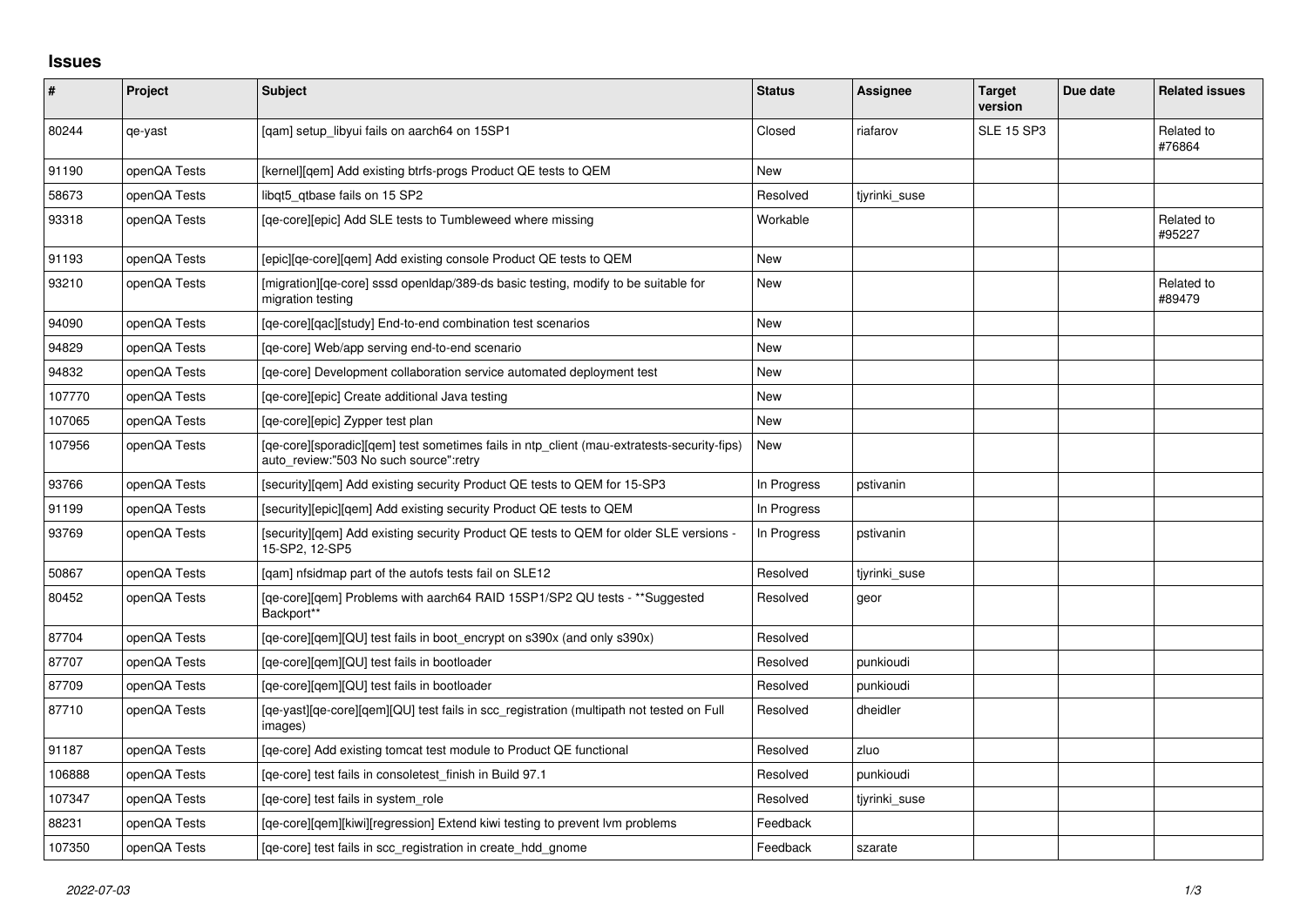| $\vert$ # | Project        | <b>Subject</b>                                                                                      | <b>Status</b> | <b>Assignee</b>     | <b>Target</b><br>version | Due date | <b>Related issues</b>                                                                                                                                                                  |
|-----------|----------------|-----------------------------------------------------------------------------------------------------|---------------|---------------------|--------------------------|----------|----------------------------------------------------------------------------------------------------------------------------------------------------------------------------------------|
| 87713     | openQA Tests   | [qe-yast][qe-core][qem][QU] test fails in scc_registration (multipath not tested on Full<br>images) | Rejected      | mgrifalconi         |                          |          |                                                                                                                                                                                        |
| 91178     | openQA Tests   | [kernel-default][qem] Add existing kernel Product QE tests to QEM                                   | Rejected      |                     |                          |          |                                                                                                                                                                                        |
| 107341    | openQA Tests   | [qe-core] test fails in vnc_two_passwords                                                           | Rejected      |                     |                          |          | Related to<br>#64568                                                                                                                                                                   |
| 107344    | openQA Tests   | [qe-core][sporadic] test fails in apache_ssl                                                        | Workable      |                     |                          |          |                                                                                                                                                                                        |
| 80354     | openSUSE admin | ns3.opensuse.org reports wrong IP to meet.opensuse.org                                              | Rejected      |                     |                          |          |                                                                                                                                                                                        |
| 96842     | qe-yast        | [qe-yast][qu] test fails in new_partitioning_gpt in 15-SP3 QU                                       | Closed        | syrianidou_sofia    |                          |          |                                                                                                                                                                                        |
| 91175     | qe-yast        | [qe-yast][qem] Add existing Product QE tests to QEM                                                 | Rejected      |                     |                          |          |                                                                                                                                                                                        |
| 91172     | qe-yast        | Add existing QEM YaST tests to Product QE                                                           | New           |                     | Current                  |          |                                                                                                                                                                                        |
| 91196     | qe-yast        | Add existing qe-yast Product QE tests to QEM                                                        | New           |                     | Current                  |          |                                                                                                                                                                                        |
| 98805     | qe-yast        | Missing schedule qam/QR/15-SP3/ext4\@yast-xen-pv.yaml                                               | Closed        | oorlov              | Current                  |          |                                                                                                                                                                                        |
| 98811     | qe-yast        | 15-SP3 QU1 test fails in validate_multipath - topology changed                                      | Closed        | geor                | Current                  |          | Related to<br>#97766                                                                                                                                                                   |
| 99159     | qe-yast        | 15-SP3 QU minimal+proxy_SCC-postreg_SUSEconnect is not correctly configured.                        | Closed        | oorlov              | Current                  |          |                                                                                                                                                                                        |
| 97289     | qe-yast        | [qem][qu] test fails in await_install in 15-SP3 QU                                                  | Blocked       | <b>JERiveraMoya</b> | Current                  |          |                                                                                                                                                                                        |
| 56789     | openQA Project | New needles from git repository not working with openqa-clone-custom-git-refspec                    | New           |                     | future                   |          | Related to<br>#57962, Related<br>to #58289,<br>Related to<br>#54965, Related<br>to #58574,<br>Related to<br>#59184, Related<br>to #70333,<br>Related to<br>#91905, Copied<br>to #59330 |
| 87716     | qe-yast        | [qem][QU] test fails in scc_registration (Full image)                                               | Rejected      | riafarov            | future                   |          |                                                                                                                                                                                        |
| 89479     | openQA Tests   | [qe-core] test fails in sssd - Fix sssd testing with openIdap, remove use of python-pam             | Resolved      | tonyyuan            | QE-Core:<br>Ready        |          | Related to<br>#55115, Related<br>to #13168,<br>Related to<br>#93210                                                                                                                    |
| 89503     | openQA Tests   | [qe-core] Schedule thunderbird tests for sp1 and sp2                                                | Resolved      | dheidler            | QE-Core:<br>Ready        |          | Related to<br>#75409                                                                                                                                                                   |
| 90329     | openQA Tests   | [qe-core] 15SP2 QU - test fails in raid_gpt on ppc64le                                              | Resolved      | geor                | QE-Core:<br>Ready        |          | Related to<br>#95117                                                                                                                                                                   |
| 91106     | openQA Tests   | [qe-core][qe-yast][qu] test fails in select_guided_setup                                            | Resolved      | tjyrinki_suse       | QE-Core:<br>Ready        |          |                                                                                                                                                                                        |